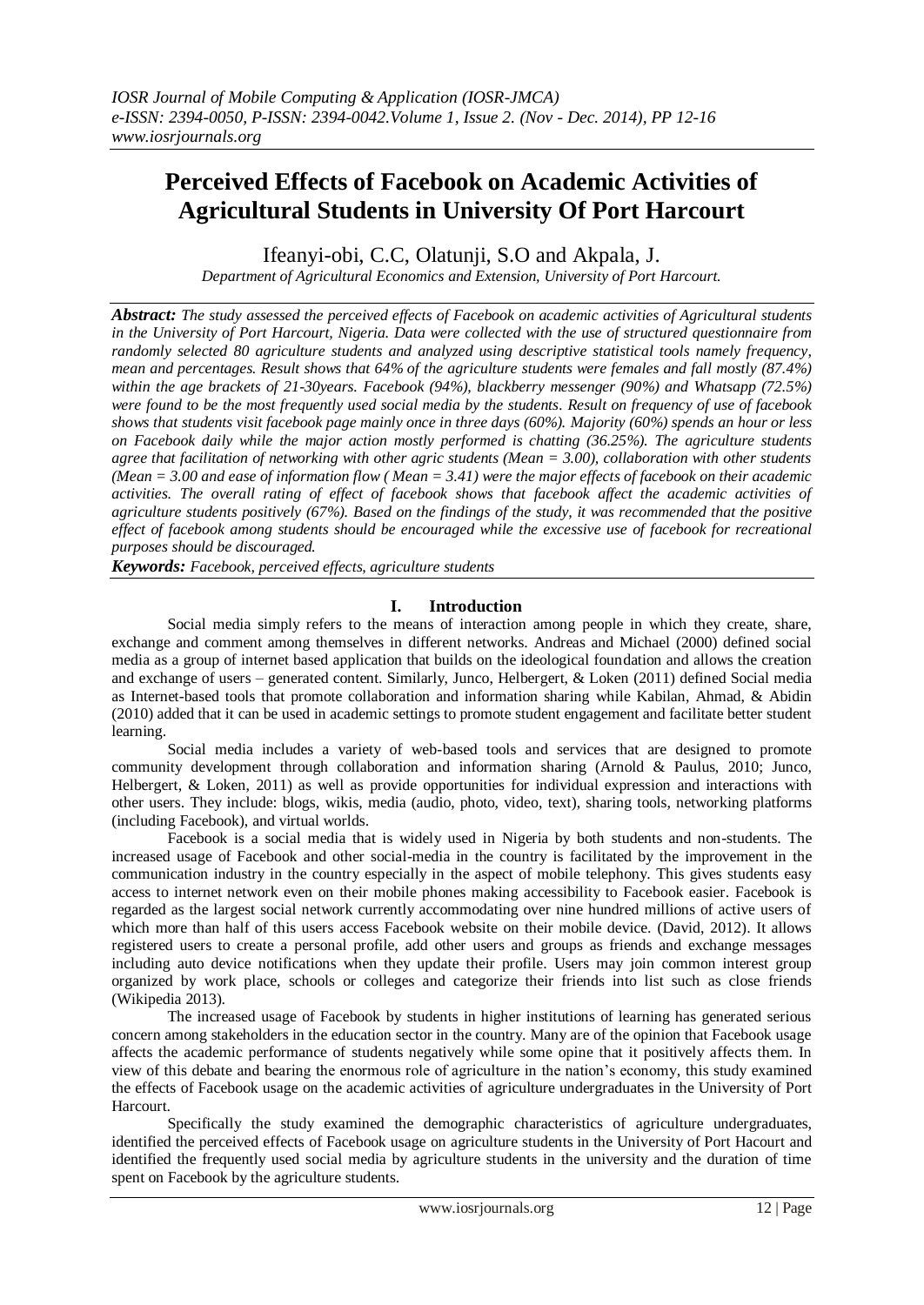### **II. Methodology**

The study was carried out at Faculty of Agriculture, University of Port Harcourt. Sampling random sampling was used to select 80 agricultural students for the study. Four students were randomly selected from each level of each department in the faculty given a total of 80 students for the study. Structured questionnaire was used to collect data for the study and analyzed using descriptive statistical tools namely frequency, percentages and mean.

# **III. Results And Discussion**

## **Demographic characteristics of agricultural students**

Table 1 shows the socio economic characters of the agriculture students. It was shown that majority (64%) of the agriculture students were females. This could mean that there are more females in the faculty of agriculture than males. Majority (96.2%) of the students were 30 years and below. Furthermore, it was shown that the social media mostly used by agriculture students are Facebook (94%), blackberry messenger (90%), Whatsapp (72.5%), 2go (60%), Twitter (52.5%) and Skype (50%). According to their order of preference, Facebook (49.0%) was preferred to other media followed by Black berry messenger (28.8%). This corroborates with Asemah, et.al. (2013) which found out that students use Facebook more than other social media in Kogi State University.

| Variable                           | Frequency | Percentage |
|------------------------------------|-----------|------------|
| Gender                             |           |            |
| Male                               | 29.       | 36.2       |
| Female                             | 51        | 63.8       |
| Age (years)                        |           |            |
| ≤20                                | 7         | 8.8        |
| 21-30                              | 70        | 87.4       |
| Above 30                           | з.        | 3.8        |
| Social media you have account with |           |            |
| 2go                                |           |            |
| No                                 | 32        | 40.0       |
| Yes                                | 48        | 60.0       |
| <b>Blackberry Messenger</b>        |           |            |
| No                                 | 8         | 10         |
| Yes                                | 72        | 90         |
| Facebook                           |           |            |
| No                                 | 5         | 6.         |
| Yes                                | 75        | 94         |
| Skype                              |           |            |
| No                                 | 40        | 50         |
| Yes                                | 40        | 50         |
| Whatsapp                           |           |            |
| No                                 | 22        | 27.5       |
| Yes                                | 58        | 72.5       |
| Twitter                            |           |            |
| No                                 | 38        | 47.5       |
| Yes                                | 42        | 52.5       |
| Linkedin                           |           |            |
| No                                 | 72        | 90.0       |
| Yes                                | 8.        | 10.0       |
| Youtube                            |           |            |
| No                                 | 58        | 72.5       |
| Yes                                | 22        | 27.5       |
| Google                             |           |            |
| No                                 | 67        | 83.8       |
| Yes                                | 13        | 16.2       |
| Tango                              |           |            |
| No                                 | 78        | 97.5       |
| Yes                                | 2         | 2.5        |
| <b>Viber</b>                       |           |            |
| No                                 | 76        | 95.0       |
| Yes                                | 4         | 5.0        |
| Ovoo                               |           |            |
| No                                 | 80        | 100        |
| Yes                                | nil       | nil        |
| Badoo                              |           |            |
| No                                 | 55        | 68.8       |
| Yes                                | 25        | 31.2       |

**Table 1: Distribution of agriculture students according to their social-economic characteristics**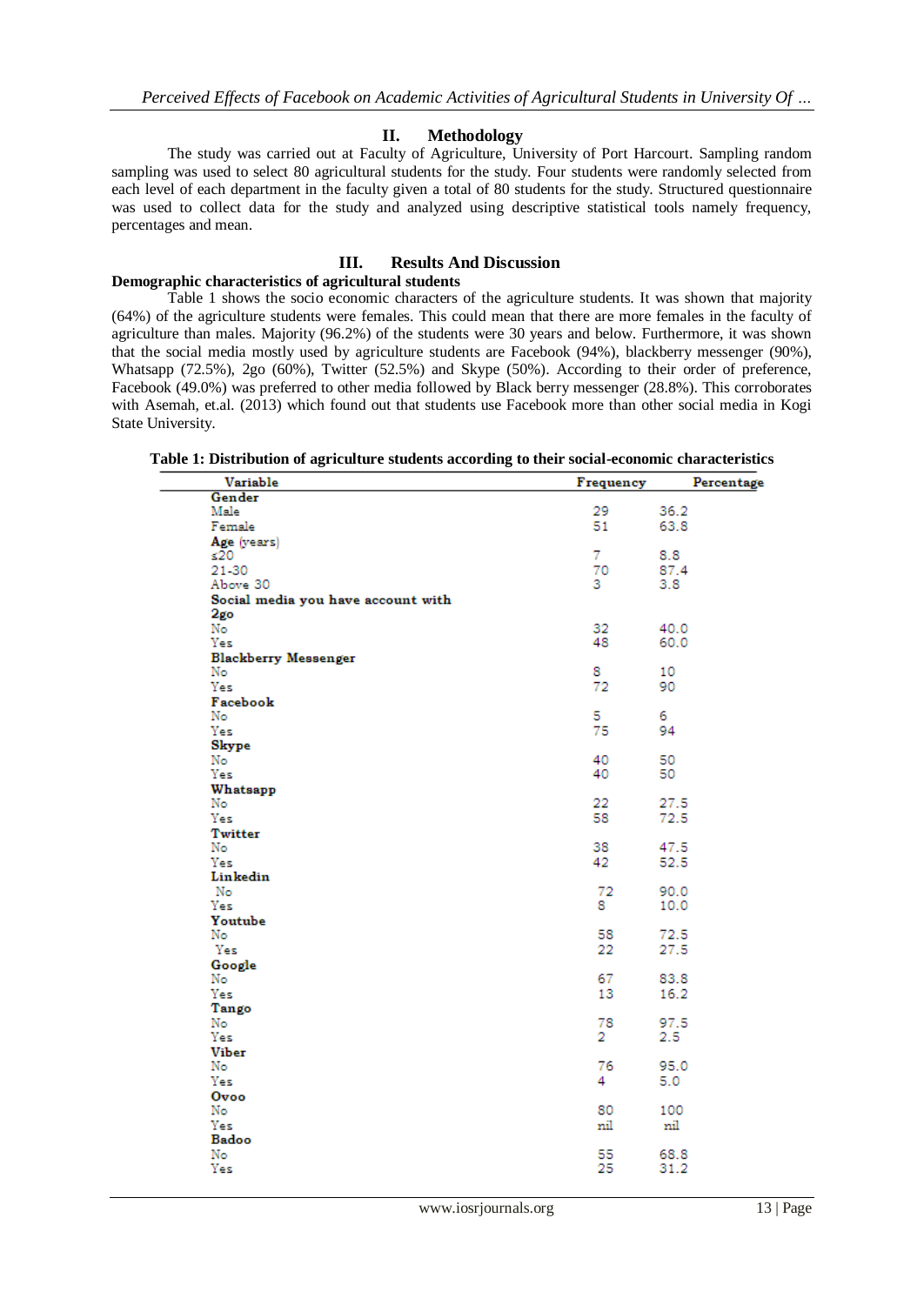| Which social media do you prefer? |     |      |
|-----------------------------------|-----|------|
| $2$ go                            | 2   | 2.5  |
| Blackberry messenger              | 23  | 28.8 |
| Facebook                          | 36  | 49.0 |
| Skype                             | nil | nil  |
| Whatsapp                          | 13  | 16.2 |
| Twitter                           | 2   | 2.5  |
| Linkedin                          | mil | nil  |
| Youtube                           | 4   | 5.0  |
| Google                            | nil | nil  |
| Viber                             | nil | nil  |
| Ovoo                              | nil | nil  |
| Badoo                             | nil | nil  |

**Source: Field survey data, 2014**

#### **Frequency of use of Facebook by agricultural students**

Table 2 reveals that 61.25% of the agriculture students visit their Facebook page daily. This is a great source of concern bearing student's non-chalant attitude towards academic activities in mind. This is an indication that students devout more time to activities on Facebook more than their primary course of study in the University. The Table also revealed that the major activity done by students on Facebook is chatting (36.25%) while 60% of the students spend approximately one hour on Facebook daily. Going by the findings of this study, one can say that Facebook constitute a major distraction to student's academic activities in the school as majority of them spend more time chatting on it than attending to their academic activities.

**Table 2: Distribution of agricultural students according to frequency of use of Facebook**

| S/N | <b>Variables</b>                              | Frequency | Percentage |  |  |
|-----|-----------------------------------------------|-----------|------------|--|--|
| 1.  | How often do you visit Facebook page          |           |            |  |  |
|     | Daily                                         | 49        | 61.25      |  |  |
|     | Once in two days                              | 14        | 17.5       |  |  |
|     | Once in three days                            | 5         | 6.25       |  |  |
|     | Once in four days                             | 1         | 1.25       |  |  |
|     | Once in five days                             | 1         | 1.25       |  |  |
|     | Once in a week                                | 10        | 12.5       |  |  |
| 2.  | How much time do you spend on Facebook        |           |            |  |  |
|     | $\geq 1$ hr                                   | 48        | 60.0       |  |  |
|     | $2-3hrs$                                      | 22.       | 27.5       |  |  |
|     | $4-5hrs$                                      | 4         | 5.0        |  |  |
|     | Above 5hrs                                    | 6         | 7.5        |  |  |
| з.  | Which of the action do you prefer on Facebook |           |            |  |  |
|     | Chatting                                      | 29        | 36.25      |  |  |
|     | Uploading photo                               | 5         | 6.25       |  |  |
|     | Commenting                                    | 8         | 10.0       |  |  |
|     | Seeing what others are doing                  | 18        | 22.5       |  |  |
|     | Academic activities                           | 20        | 25         |  |  |
|     | Source: Field survey data, 2014               |           |            |  |  |

#### **Perceived effects of facebook on academic activities of agricultural students in university of Port Harcourt.**

The major effects of Facebook on agricultural students in the University of port Harcourt is facilitation of networking with other agric students (Mean =  $3.00$ ), encourages collaboration with other students (Mean = 3.00) and ease of information flow (Mean = 3.41). This collaborates with Nelson Laird and Kuh (2005) which reported that students who use information technology for academics also have a higher likelihood of contributing and participating in active, academic collaboration with other students. Similarly, Asemah and Edegoh (2013), noted that young people prefer Facebook as a source of news and information, rather than listening to radio or watching television. That is to say that students depend mostly on Facebook as a source of information. This result also confirms that Facebook is a major means of collaboration and networking among peers and colleagues.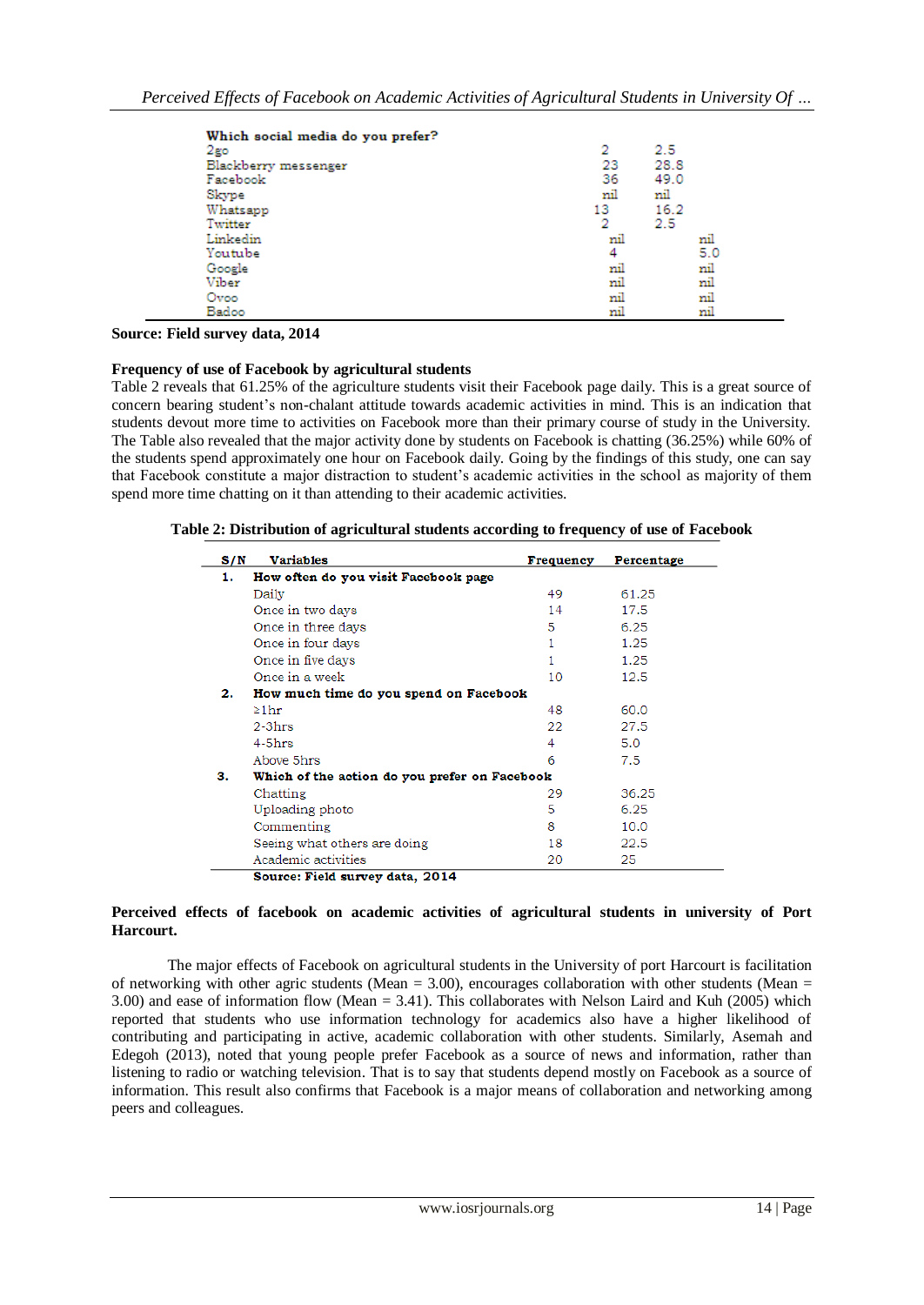|              |                                                                                  |                          | performance |                 |                                    |      |        |
|--------------|----------------------------------------------------------------------------------|--------------------------|-------------|-----------------|------------------------------------|------|--------|
| S/N          | <b>Statement</b>                                                                 | <b>Strongly</b><br>Agree | Agree       | <b>Disagree</b> | <b>Strongly</b><br><b>Disagree</b> | Mean | Remark |
| $\mathbf{1}$ | Face book distract me from<br>carrying out my academic<br>assignment             | 9(11.2)                  | 4(5.0)      | 42(52.3)        | 25(31.2)                           | 1.96 |        |
| 2            | Constitute distraction to my<br>private study                                    | 10(12.5)                 | 15(18.8)    | 33(41.2)        | 22(27.5)                           | 2.16 |        |
| 3            | It distract my concentration<br>during lectures                                  | 9(11.2)                  | 13(16.2)    | 13(16.2)        | 14(17.5)                           | 2.08 |        |
| 4            | It facilitate my research work                                                   | 16(20.0)                 | 37(46.2)    | 13(16.2)        | 14(17.5)                           | 2.69 |        |
| 5            | It facilitate networking with<br>other agricultural students                     | 16(20.0)                 | 53(66.2)    | 6(7.5)          | 5(6.2)                             | 3.00 |        |
| 6            | It encourages collaboration<br>agricultural<br>with<br>other<br>students         | 19(23.8)                 | 46(57.5)    | 11(13.8)        | 4(5.0)                             | 3.00 |        |
| 7            | It increases access to my<br>lecturers                                           | 6(7.5)                   | 21(26.2)    | 35(43.8)        | 18(22.5)                           | 2.19 |        |
| 8            | It<br>better<br>encourages<br>relationship with my lecturers                     | 4(5.0)                   | 19(23.8)    | 29(36.2)        | 28(35.0)                           | 1.99 |        |
| 9            | Facebook servesas arelevant<br>tool in some courses like<br>Agric journalism     | 18(22.5)                 | 35(43.8)    | 19(23.8)        | 8(10.0)                            | 2.79 |        |
| 10           | offers<br>pictorial<br>sand<br>It<br>diagrammatic representation<br>of my course | 16(20.0)                 | 21(26.2)    | 24(30.0)        | 19(23.8)                           | 2.42 |        |
| 11           | It eases information flow                                                        | 48(60.0)                 | 24(30.0)    | 1(1.2)          | 7(8.8)                             | 3.41 |        |
|              |                                                                                  |                          |             |                 |                                    |      |        |

**Table 3:** Distribution of agriculture students according to the effects of Facebook usage on their academic

#### **Source: Field survey data, 2014**

#### **Overall rating of effects of Facebook usage on academic activities of agricultural students**

Table 4 shows the overall rating of effect of Facebook, it was shown that Facebook affect the academic activities of agriculture students positively (67%), while 33% indicated that Facebook affect their academic activities negatively.

Junco (2012) and Junco et al., (2011) noted that students who participate in coursework that utilize social media demonstrate an increase in overall GPA when compared with students who do not participate in social media. This is an indication that the use of social media in academic coursework can increase the learning achieved by an individual student.

Similarly, research indicates that social media usage within the academic setting not only increases students' GPA, but also facilitates peer feedback on assignments and thoughtful student reflections on course content because of the ability for students to openly communicate with each other and develop strong relationships among peers (Arnold & Paulus, 2010; Ebner, Leinhardt, Rohs, & Meyer, 2010; Kuh, 1993). Furthermore, it noted that using social media fosters long-term retention of information and develops a deeper understanding of content that is discussed in a class (Chen & Bryer, 2012; Heafner & Friedman, 2008).

On the contrary, Asemah, et.al. (2013) found that the use of Facebook affect the academic performance of Kogi state University negatively.

#### **Table 4: Distribution of student according to overall rating of effect of Facebook on academic activities of agricultural students**

| <b>Variables</b>                                     | <b>Frequency</b> | <b>Percentage</b> |    |  |
|------------------------------------------------------|------------------|-------------------|----|--|
| Facebook affect my academic<br>activities positively | 83.8             |                   |    |  |
| Facebook affect my academic                          |                  |                   |    |  |
| activities negatively                                | 13               |                   | 33 |  |

**Source: Field survey data, 2014**